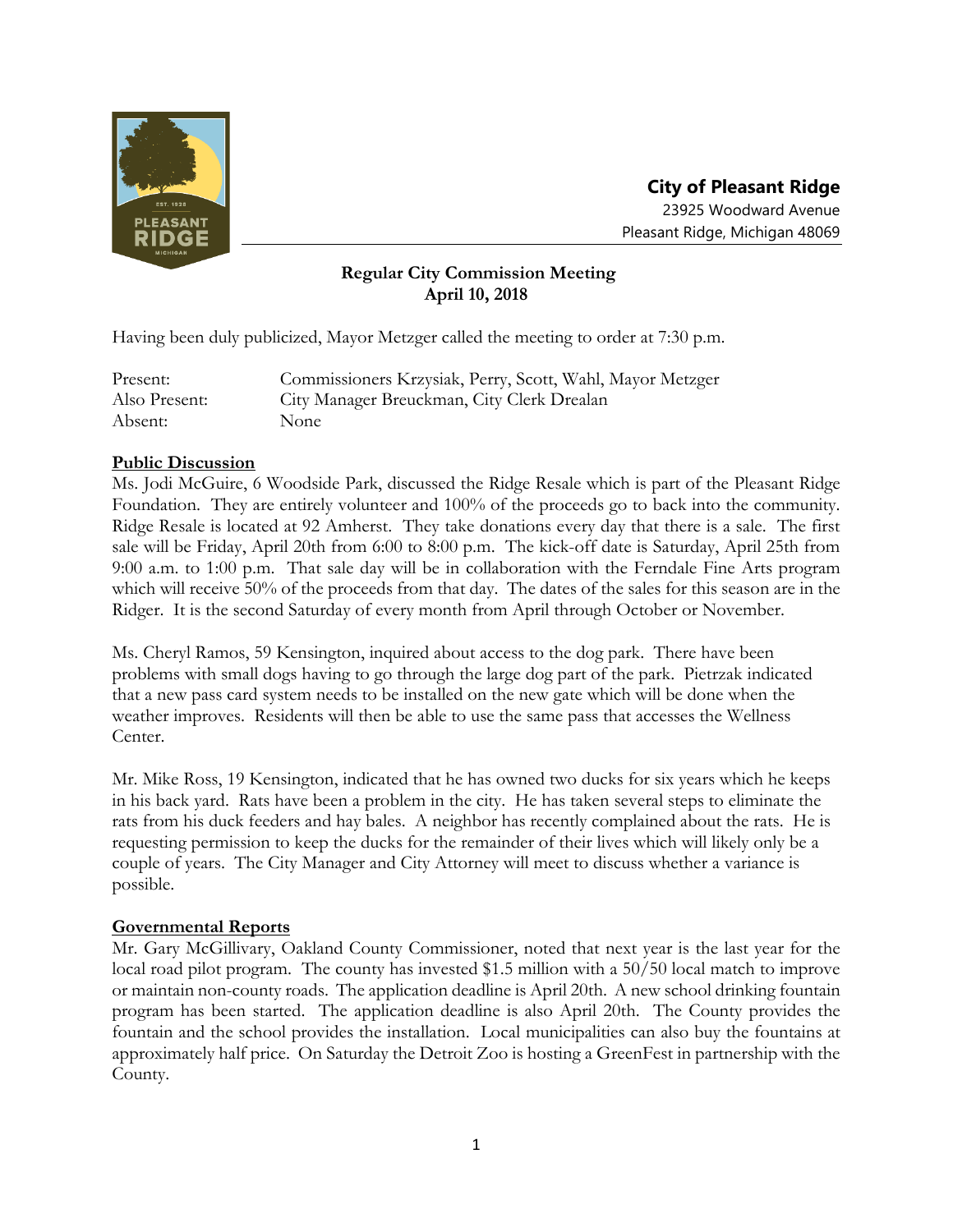Sergeant Robert Ried, Pleasant Ridge Police, advised that it is severe weather awareness week. Sirens will be tested at 1:00 pm on April 11<sup>th</sup>. Officer Julie Reid accepted another position and has left the department. He encouraged people to check with the credit bureaus to ensure prevention of identity theft. He noted that you should open any mailings regarding unemployment benefits. People have been creating unemployment benefit accounts in other people's names.

#### **City Commission Liaison Reports**

Commissioner Scott reported on the Historical Commission. The Home and Garden Tour will be June 2nd. The proceeds go back into the community. On August 9th at 7:00 p.m. there will be a speaker regarding kit homes.

Commissioner Wahl reported on the Recreation Commission. Summer program registration begins Monday. The swim team registration also begins Monday. The next meeting is Wednesday, April 25th at 7:00 p.m. Spring Bingo is May 3rd from 6:00 to 8:00 p.m. The Citywide Garage Sale is May 12th. Permits cost \$25. The Foundation auction is May 19th with an '80s theme.

Commissioner Krzysiak reported on Ferndale Public Schools. He discussed the CASA program which brings students from other districts to take collective classes and field trips. On April 24th there is a program called Screenagers, an examination of the impact of technology on development. April 28th is the Ferndale Students Got Talent program. Two students qualified for the State Honors Orchestra. The Robotics Team is preparing for the statewide competition. The Ferndale Education Foundation Derby Party will be held at the Recreation Center on April 27th at 6:00 p.m. A strategic planning session is scheduled for April 21st to discuss the outcomes from the input sessions. Commissioner Perry attended the school scavenger hunt.

Commissioner Perry reported on the Planning Commission/DDA. They did not meet in March. The next meeting is April 23rd at 7:00 p.m.

## **Consent Agenda**

## **18-3364**

Motion by Commissioner Perry, second by Commissioner Wahl, to approve the consent agenda as presented.

Adopted: Yeas: Commissioners Perry, Wahl, Krzysiak, Scott, Mayor Metzger Nays: None

## **2018 HMA Resurfacing Project Bid Alternates**

City Manager Breuckman presented an overview of the plan to install corner expansions at the intersections involved in the road resurfacing project. The expansions would improve both safety, walkability and add green space to the intersections. There has been a high level of input most of it against the project. The current design of the streets prioritizes the free flow of vehicle travel which encourages higher speeds. He noted that volume, speed and intersections are the primary elements to be considered when looking at "traffic calming." There has been a study into possibly installing a stop sign at Oakland Park and Ridge. Breuckman noted that stop signs are intersection control devices, not speed control. A lot of information is considered to determine whether a stop sign is warranted at a certain intersection. Pursuant to the study a stop sign is not warranted on Ridge. One would be warranted on Oakland Park but there has not been a history of accidents there. He noted that unwarranted stop signs are often ignored by drivers. He discussed the problems with the stop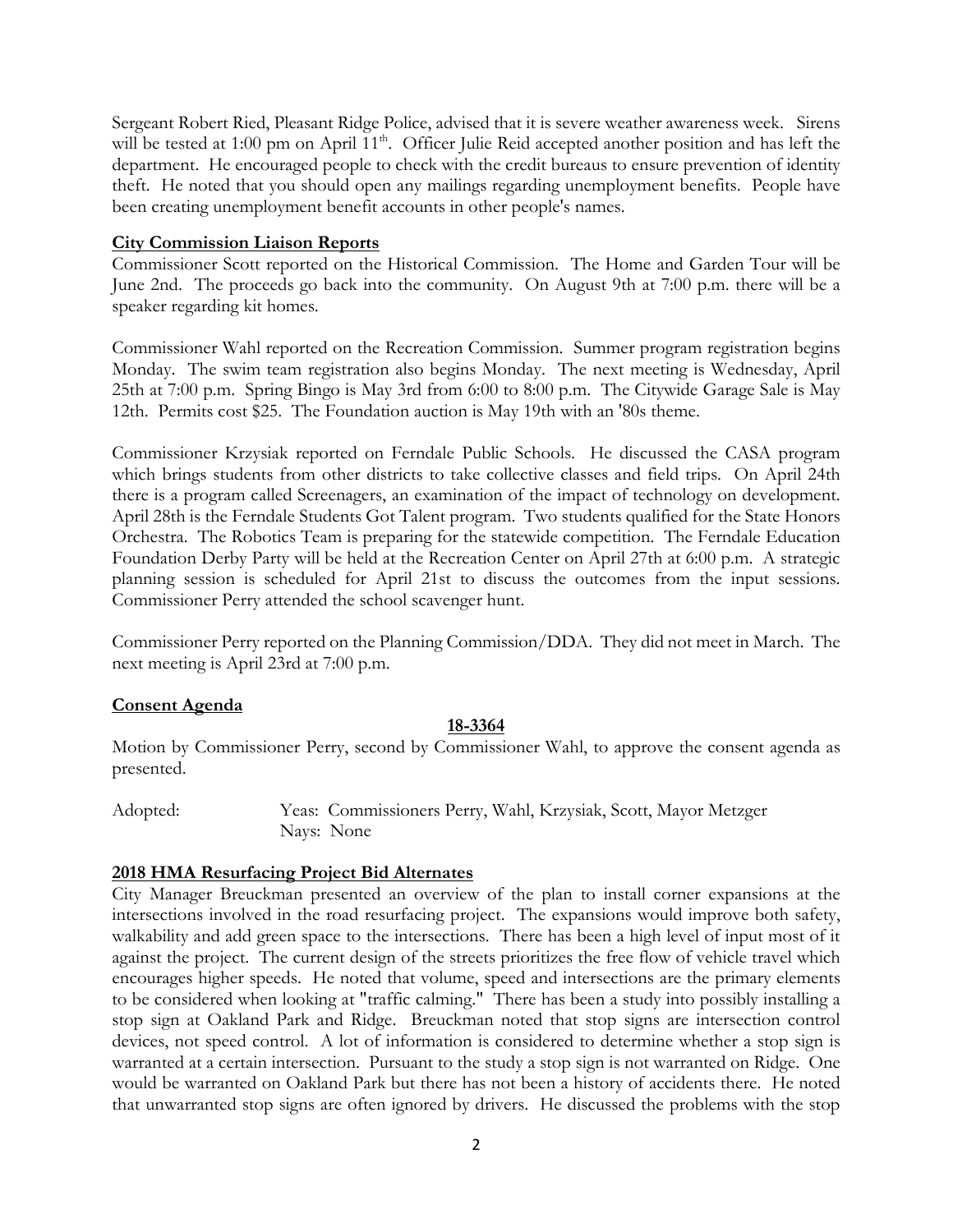signs on Woodward Heights. He will be putting together a summary of all the traffic control options that are available or currently in use. A pedestrian crossing will be installed on Ridge at Roosevelt School. A presentation of other alternatives will be made in the future.

Commissioner Krzysiak inquired regarding plans for enforcement. Breuckman noted that enforcement does not address the cause of any speeding problem. The best way to deal with traffic issues is by applying the right street design but enforcement on residential streets will also be increased. Eighty-five percent of drivers comply with the speed limits so it is difficult to consistently ticket the violators at any given time. Sgt. Reid indicated that officers do patrol the problem streets but agreed that enforcement will be increased. Speed limit trailers are also used.

Mr. Bob Obringer, 22 Oakland Park, is the block captain for Oakland Park. He indicated that the responses that were received from 16 residents on Oakland Park were strongly opposed narrowing the street. He indicated that many residents stated that historically there had been no problems for pedestrians at that intersection.

Mr. Tom Treuter, 11 Oakland Park, appreciated the online survey. He inquired whether the money coming from the state could be used for other projects. Breuckman noted that it is Act 51 money is used for major or local streets which covers all the streets in Pleasant Ridge. Some of the money is coming from the infrastructure millage which can be used on Woodward which is a state road. Treuter discussed eliminating the right turn lane on Woodward at Oakland Park. He indicated that he would be in favor of slowing down the traffic on Oakland Park. Breuckman noted that the test was narrower than the actual proposal which may have influenced some of the negative response. Mayor Metzger indicated the fact that government funds often cannot be moved freely from one project to another. There was discussion regarding the difficulty of communicating complex issues like this one to the residents. There was general agreement with Loretta, 32 Oakland Park, that Facebook is not the appropriate method for this kind of communication.

Ms. Jodi McGuire, 6 Woodside, discussed building more block clubs that could then be used for better communication. Commissioner Scott agreed that this would be a good way to address road construction projects that are primarily a block by block issue.

Mr. Richard Burr, 48 Woodward Heights, indicated that he supported the use of Facebook for communication. Krzysiak discussed the need for open communication and trust as well as responsibility and respect. Perry and Scott supported the use of Facebook as one communication tool. They both also indicated that they support the overall idea of narrowing the intersections as one way to slow down traffic which is a common concern for residents. Wahl indicated that pedestrian safety and traffic speeds are the number one concern among citizens.

## **18-3365**

Motion by Commissioner Scott, second by Commissioner Krzysiak, to not move forward with Agenda Item #8, the 2018 HMA Resurfacing Project bid alternates.

Adopted: Yeas: Commissioners Scott, Krzysiak, Perry, Wahl, Mayor Metzger Nays: None